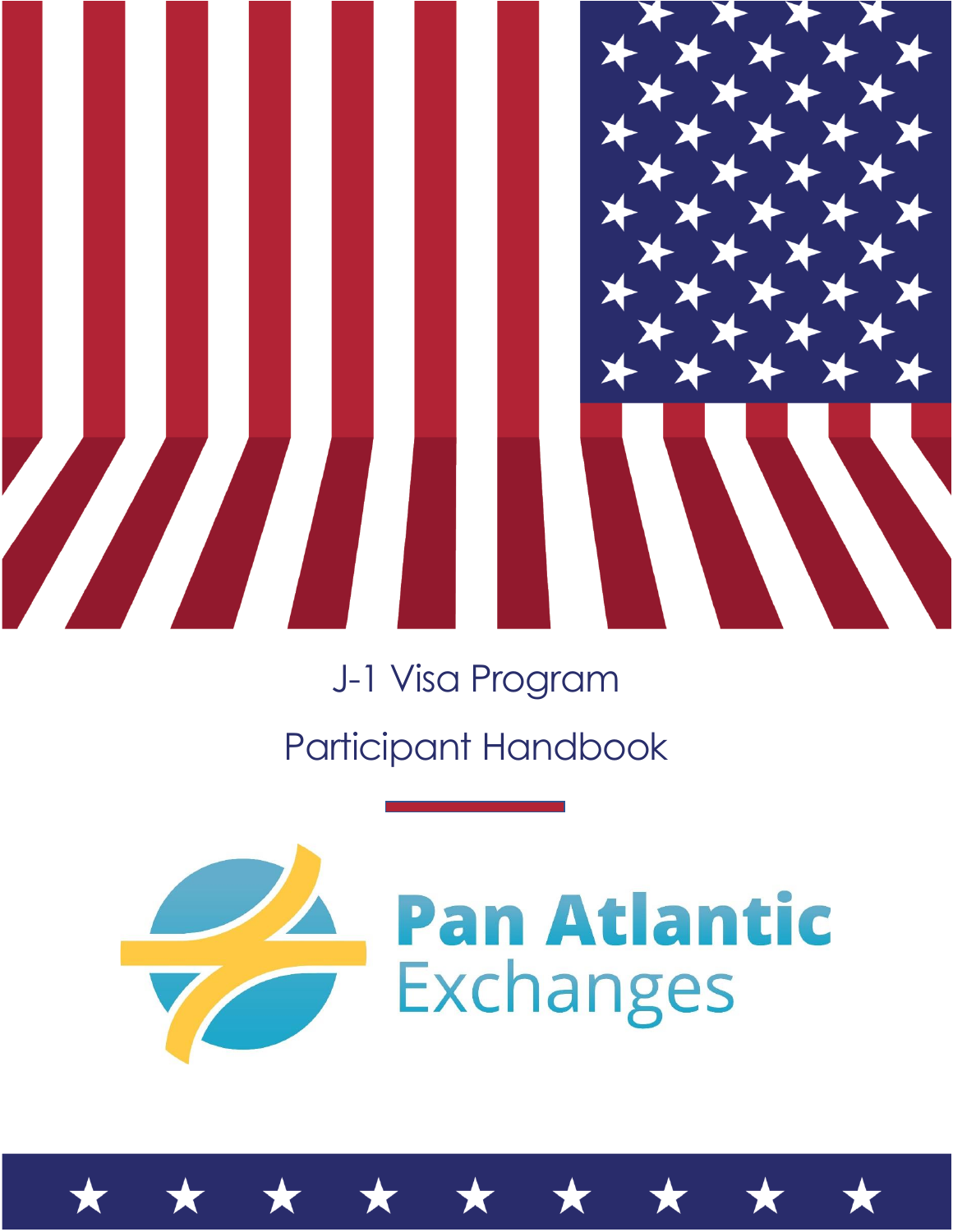# **Contents**

## **Pan Atlantic Contact Information:** 1 Union Street, Suite 202 Portland, Maine 04101 207-871-8622

We encourage our Intern/Trainees to contact Pan Atlantic for assistance at any time. We are here to support you during your training program.

https://www.panatlanticexchanges.org/contact.html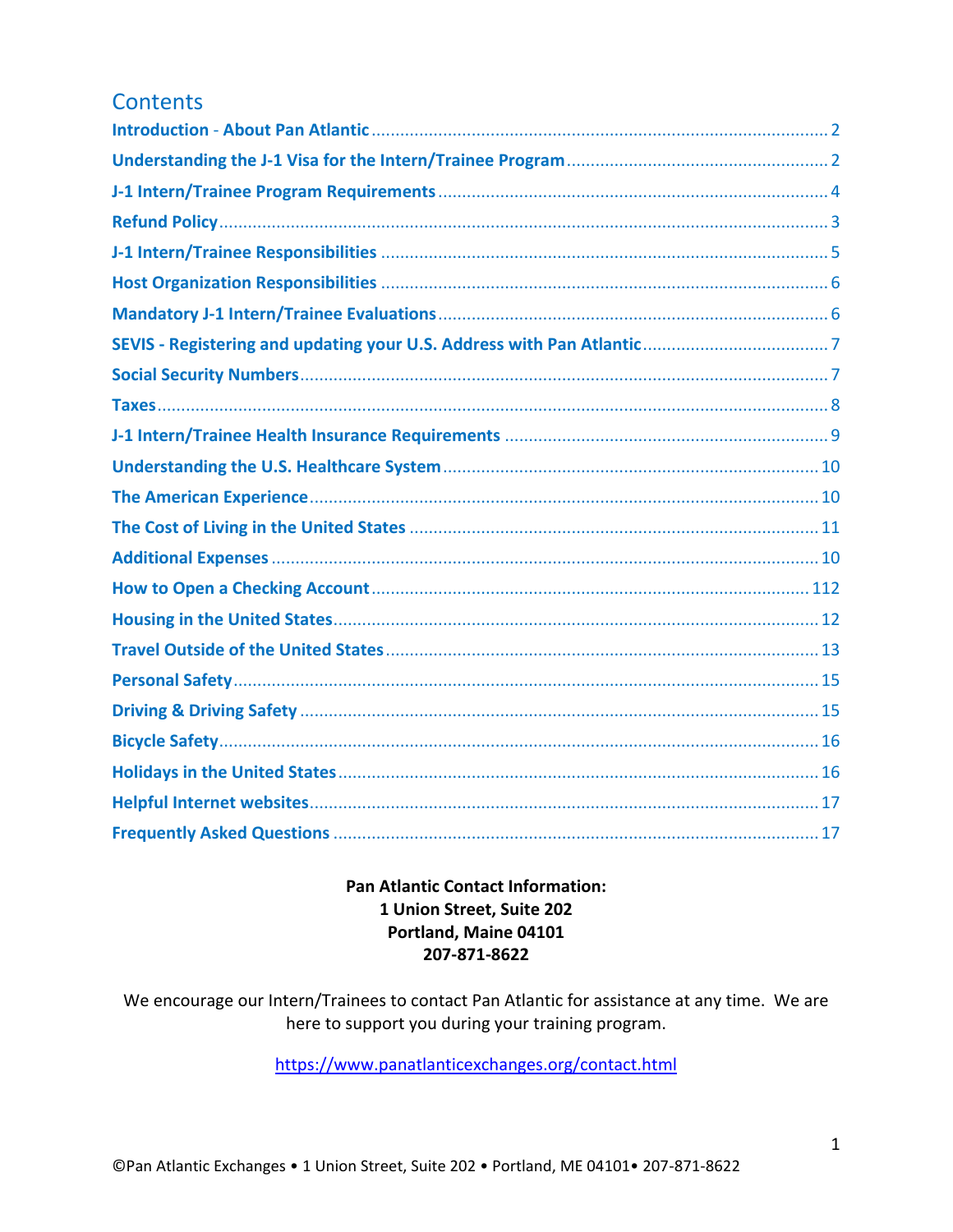# <span id="page-2-0"></span>**Introduction** - **About Pan Atlantic**

Congratulations! You have been chosen to participate in the Pan Atlantic J-1 Visa Internship and Trainee program. We trust that it will be a rewarding experience for all involved.

Our mission for over 25 years has been to bring together enthusiastic and highly qualified international candidates in need of practical training and top American companies looking to diversify the company environment to provide a quality training and cultural exchange experience. We have successfully developed the J-1 Visa program in order to provide Interns and Trainees with a variety of outstanding opportunities for career development. You can trust our experience and understand there is no other sponsorship organization that provides the same detail-oriented and *personalized attention* that you can expect from Pan Atlantic.

We hope this handbook will be a useful guide to help you prepare for and adjust to life in the United States. Pan Atlantic would like to take this opportunity to remind our participants that our visa sponsorship programs are designed to promote educational and cultural exchange.

The more you contribute to your cultural exchange program experience, the more you will receive from it as many of you are here to gain knowledge in your training field from an American perspective. We encourage every program participant to be outgoing, open-minded and flexible during their training experience as well as during their own personal time to achieve a broader understanding of the American way of life.

## <span id="page-2-1"></span>**Understanding the J-1 Visa for the Intern/Trainee Program**

Pan Atlantic is designated by the U.S. Department of State to sponsor applications for twelvemonth Interns and twelve to eighteen-month Trainees. As a J-1 Exchange Visitor you will have the opportunity to come to the United States to participate in a structured training program and improve your knowledge of American business and management techniques, methodologies and expertise within your field.

In addition, you will have the opportunity to experience American life and culture. You will also have the opportunity to share your own country's unique culture with those around you. We sponsor many different J-1 Visa categories including but not limited to Hospitality & Tourism, Hospitality Management, Finance and Business, Sales/Marketing, Information Technology, Architecture, Engineering, and Human Resources!

These J-1 Visa programs are intended for persons with academic and/or sufficient work experience who wish to receive practical training in the United States in their area of expertise. J-1 Interns/Trainees have the opportunity to learn new skills; especially American business management techniques that will help them further their careers when they return to their home country!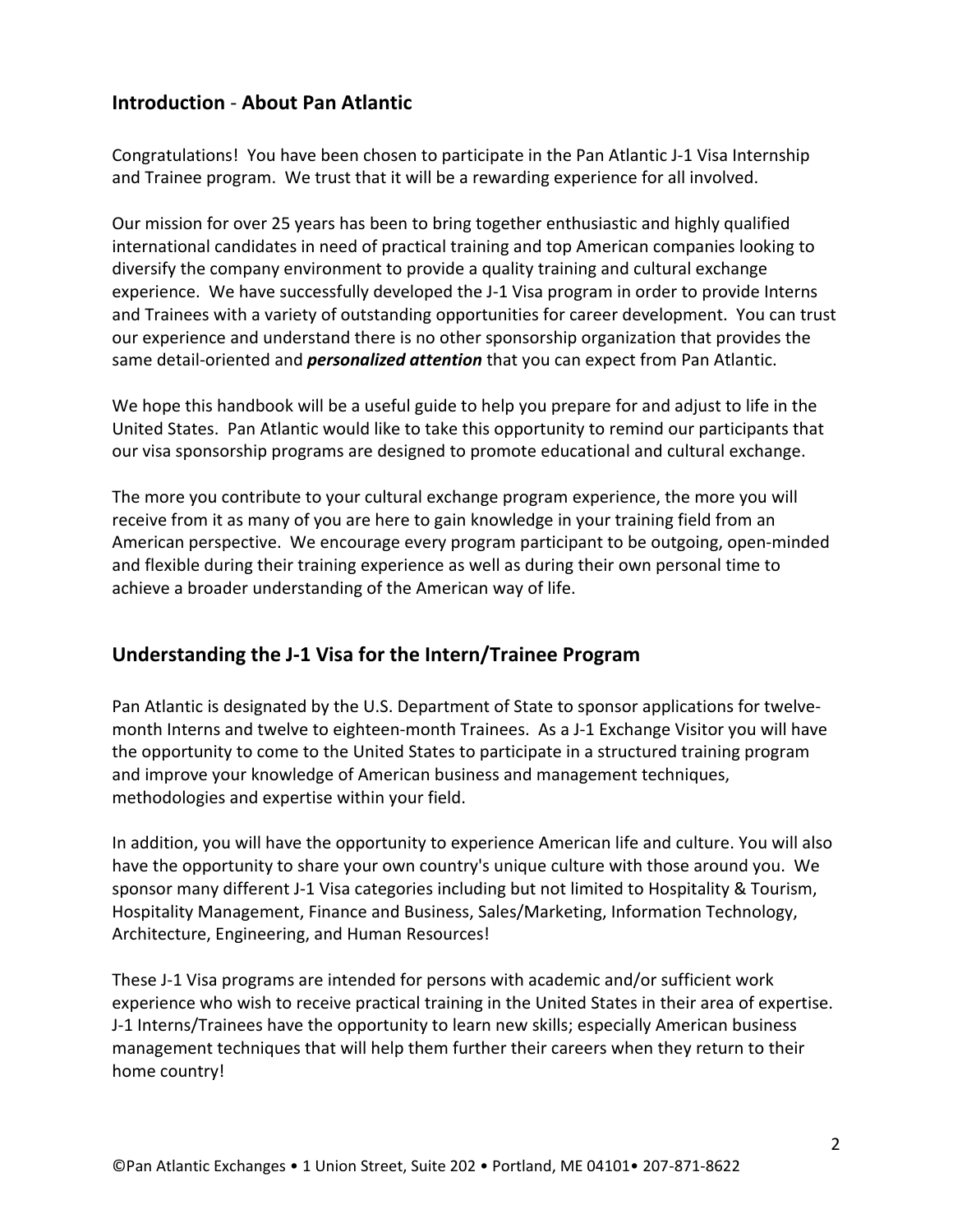# <span id="page-3-0"></span>**J-1 Intern/Trainee Program Requirements**

#### **Definition of the Intern/Trainee Categories**

The U.S. Department of State has two J-1 Visa training programs. These are classified as Interns and Trainees.

**Interns** are foreign nationals who are either currently enrolled in and pursuing studies at a degree or certificate-granting post-secondary academic institution outside the U.S. **OR** they are individuals who have graduated from such an institution no more than 12 months prior to their exchange program start date.

**Trainees** are foreign nationals who have earned a degree or professional certificate from a foreign post-secondary academic institution and have at least one year of prior related work experience in their occupational field acquired outside the U.S. **OR** they have at least five years' work experience outside the U.S. in their occupational field.

#### **Length of Program**

Hospitality & Tourism: According to the U.S. Department of State's Code of Federal Regulations all training programs in the "Hospitality and Tourism" occupational category are limited to 12 months.

All other types of training: According to the U.S. Department of State's Code of Federal Regulations all Internship programs are limited to 12 months. Trainee programs in fields other than hospitality/tourism cannot exceed 18 months in duration.

#### **Program Repeater Rules**

Both Interns and Trainees may return to the U.S. for additional training programs if they meet the U.S. government requirements for the program they apply to. Generally, Trainees must have at least two years residency outside the U.S. after the completion of their program to qualify for a second J1 visa and Interns must maintain student status or begin a new internship program within 12 months of graduation. If you are uncertain of your eligibility, please contact Pan Atlantic and we will help you.

#### <span id="page-3-1"></span>**Refund Policy**

You may be eligible for a partial refund of your fees if you withdraw prior to arrival to the US. After arrival to the US, no refund is available.

<span id="page-3-2"></span>Pan Atlantic's full refund policy is available here: <https://www.panatlanticexchanges.org/refund-policy.html>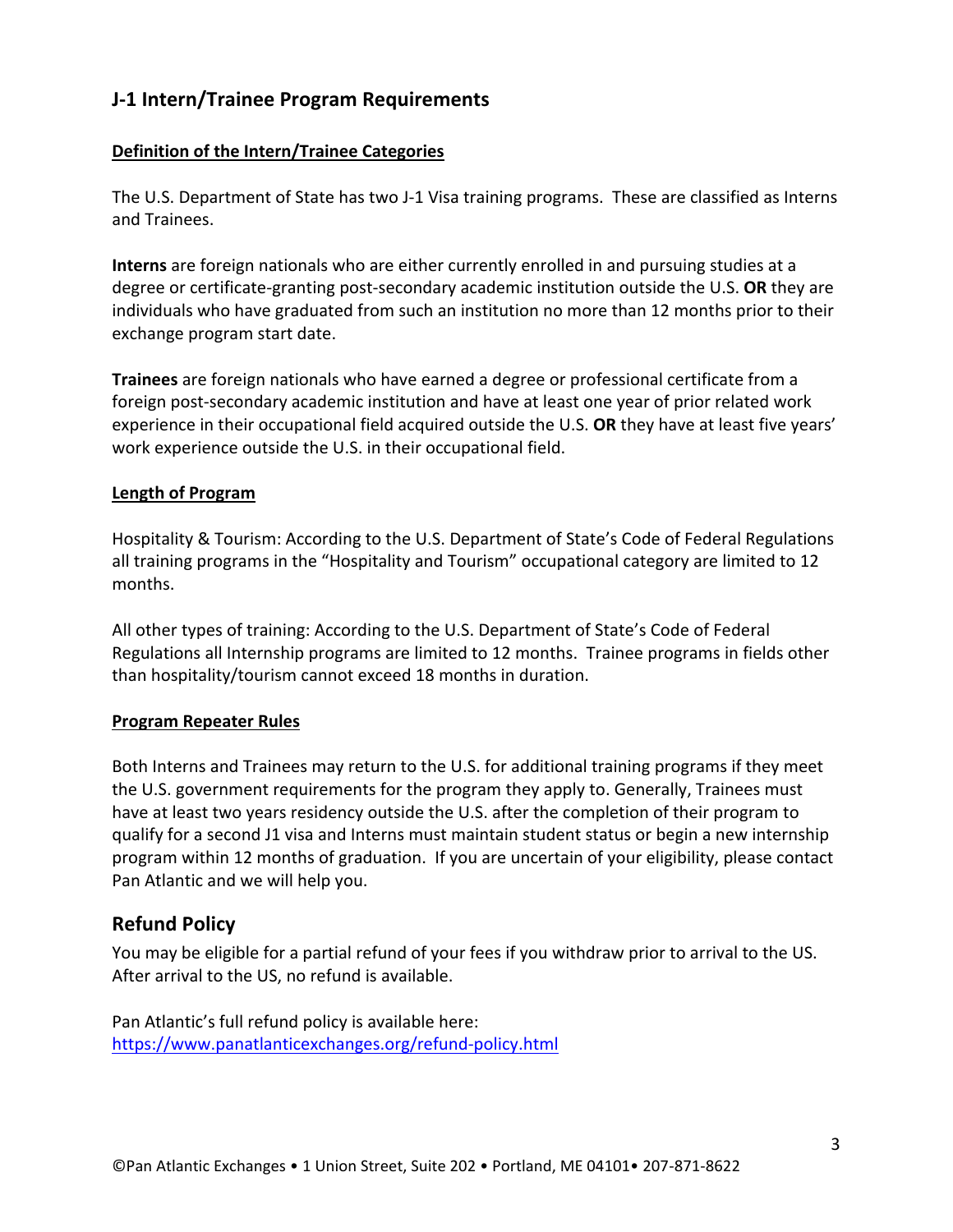# **J-1 Intern/Trainee Responsibilities**

It is a requirement that Interns/Trainees stay in contact with Pan Atlantic during their program. It is highly recommended that Interns/Trainees contact Pan Atlantic as soon as possible if there is a problem regarding their training program so that we may assist in resolution of the problem. Also, an Intern/Trainee must contact Pan Atlantic AND their host organization anytime there is a change regarding their J-1 Visa status.

Please carefully review the Code of Conduct which you signed at the time you completed the Pan Atlantic online application. These principles are in effect throughout your stay in the United States. **You must also review and follow the policies set by your host organization. Failure to adhere to the policies of Pan Atlantic and / or your host organization can result in your immediate dismissal from the program. As a reminder, you may not have a second job during your training program.**

#### **Transfers or Leaving Your Program Early**

If you are having problems with your training program, you MUST call Pan Atlantic as soon as possible. It is a very serious matter to leave your training and can only be done with prior notification to your sponsor, Pan Atlantic. We encourage you to speak with your supervisor(s) to see if the problems can be resolved with your training experience. Do not wait until the situation is beyond help to contact Pan Atlantic! Pan Atlantic offers transfers to a new Host Organization after arrival in the United States in cases of extreme and justifying circumstances. As your visa sponsor, Pan Atlantic has final approval of any transfer to a new Host Organization. There is a fee associated with a transfer if it is approved.

An important part of your training experience in the United States is learning to work with others whose culture and attitudes may differ from your own, and to learn how to solve problems with colleagues and supervisors in a professional manner. We encourage you to use your positive judgment when trying to solve any problems. Again, if you cannot solve your problem with your host organization, please contact your representative at Pan Atlantic as soon as possible - we are here to help you!

If you plan to leave your position, **do not resign without first speaking to a representative from Pan Atlantic.** *If you resign without speaking with Pan Atlantic or are terminated, you must leave the U.S. within 7 days of your termination/resignation date*. Please be aware that the 30-day Grace Period granted to Interns/Trainees who complete their full program is not applicable to Interns/Trainees that are terminated or those who resign from their program.

#### **Pan Atlantic Code of Conduct**

Participants sponsored by Pan Atlantic will be expected to adhere to all policies and procedures listed in our Code of Conduct. For a brief overview of the Code of Conduct, please see below:

1. Pan Atlantic is your J-1 visa sponsor. We are legally obligated to inform the U.S. Department of State of your progress and any difficulties (legal or ethical) that may happen during your stay in the United States. Pan Atlantic must be notified of any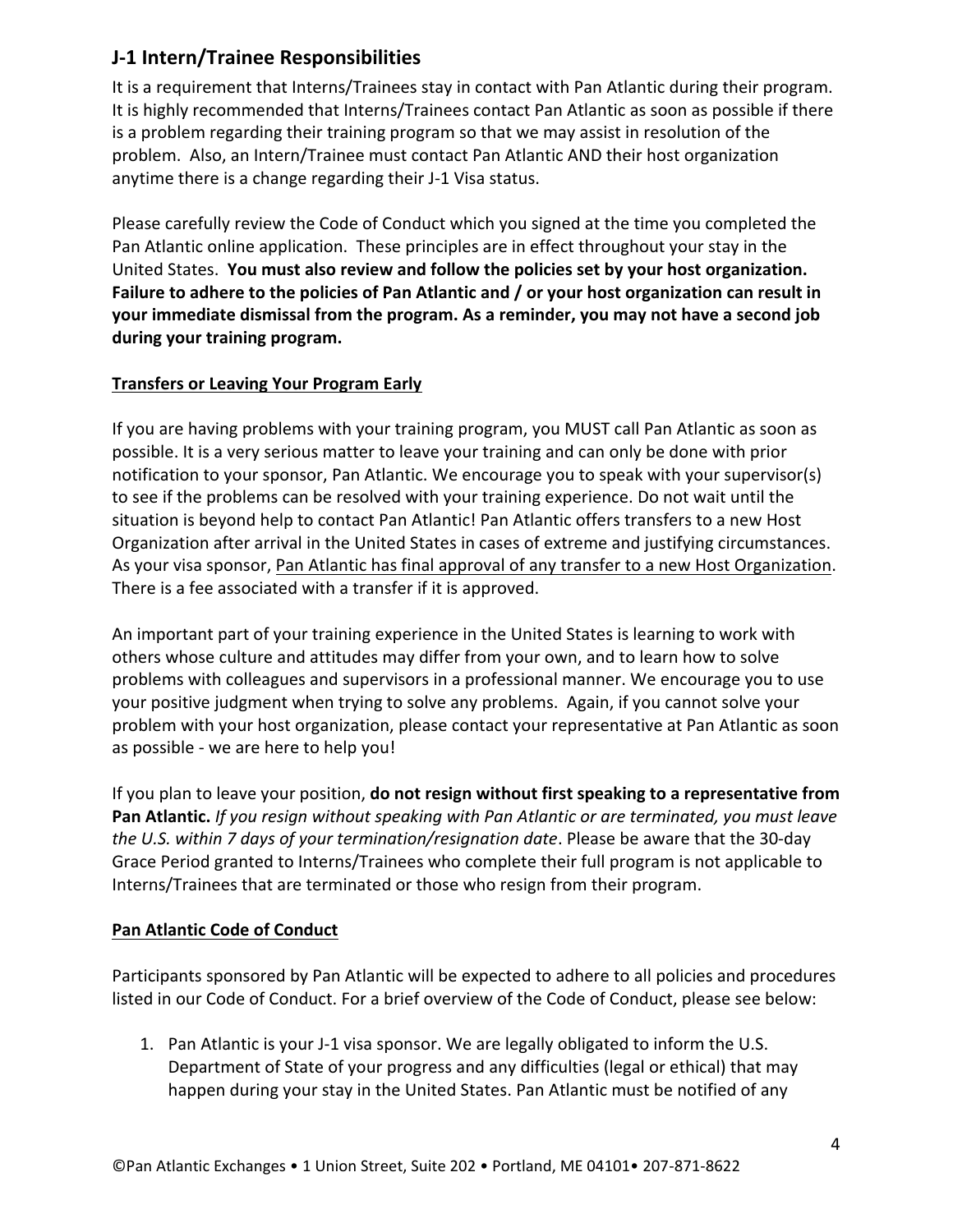problems you may have with the law or any legal authorities while in the United States which may result in Pan Atlantic cancelling your DS-2019 and making your J-1 Visa invalid. **If you are arrested while in the United States your program will be terminated, your visa will become invalid, and you must leave the United States within 7 days.** 

- 2. You must take seriously and obey all laws of the United States. In particular please pay attention to all laws governing driving, drinking alcohol, and using controlled substances (drugs). Any breaking of the laws governing drinking and driving and/or drug involvement will result in the immediate termination of your DS-2019 making J-1 Visa status invalid and requiring your immediate departure from the U.S. These laws are very serious, and you must follow them.
- 3. You must also keep Pan Atlantic representatives informed of your location at all times. **As your sponsor we are required by the U.S. Department of State to have this information**. **We must be able to contact you at any time. Any change in your phone number, email address or US address requires notification to Pan Atlantic within 10 days of making the change.** In particular, you may not travel outside of the United States without having your DS-2019 form validated by Pan Atlantic. This includes a day trip to Mexico or Canada. Failure to comply with this rule can result in the cancellation of your program.
- 4. If for any reason you are unable to participate in your training program for a period beyond 2 weeks (14 days), you are considered to have a break in your training and your program will end. This includes, but is not limited to illness, death of a relative, or an emergency situation.
- 5. **As your sponsor organization, we reserve the right to terminate you from the program for improper conduct or poor / non-performance of training related duties at our judgment.** We also reserve the right to end your program at our judgment for serious medical conditions with unknown outcomes that may lead to a break in training (see above) including, but not limited to, major surgery, pregnancy, or long-term illness.
- 6. Sexual Harassment is regarded as a very serious offense in the U.S., both within a professional setting as well as in your personal and social life. Please be aware of the cultural differences and keep in mind that in the U.S., inappropriate language, touching, or sexual suggestion can result in immediate dismissal from your Host Organization, termination of your DS-2019 and the loss of your J-1 Visa status. Please refer to your Host Organization's sexual harassment policy for details of their specific guidelines and requirements or talk to Human Resources with questions.
- 7. Host Organizations have their own rules, specifically about the use of social media and the posting/commenting on the internet about the company and use of photos, logos, etc… Please understand and follow your host company's social media policies. Violation of the policy may result in termination of your program.
- 8. Maintain the trust of your host company and your visa sponsor at all times while maintaining privacy and careful training habits. Do not misrepresent yourself, your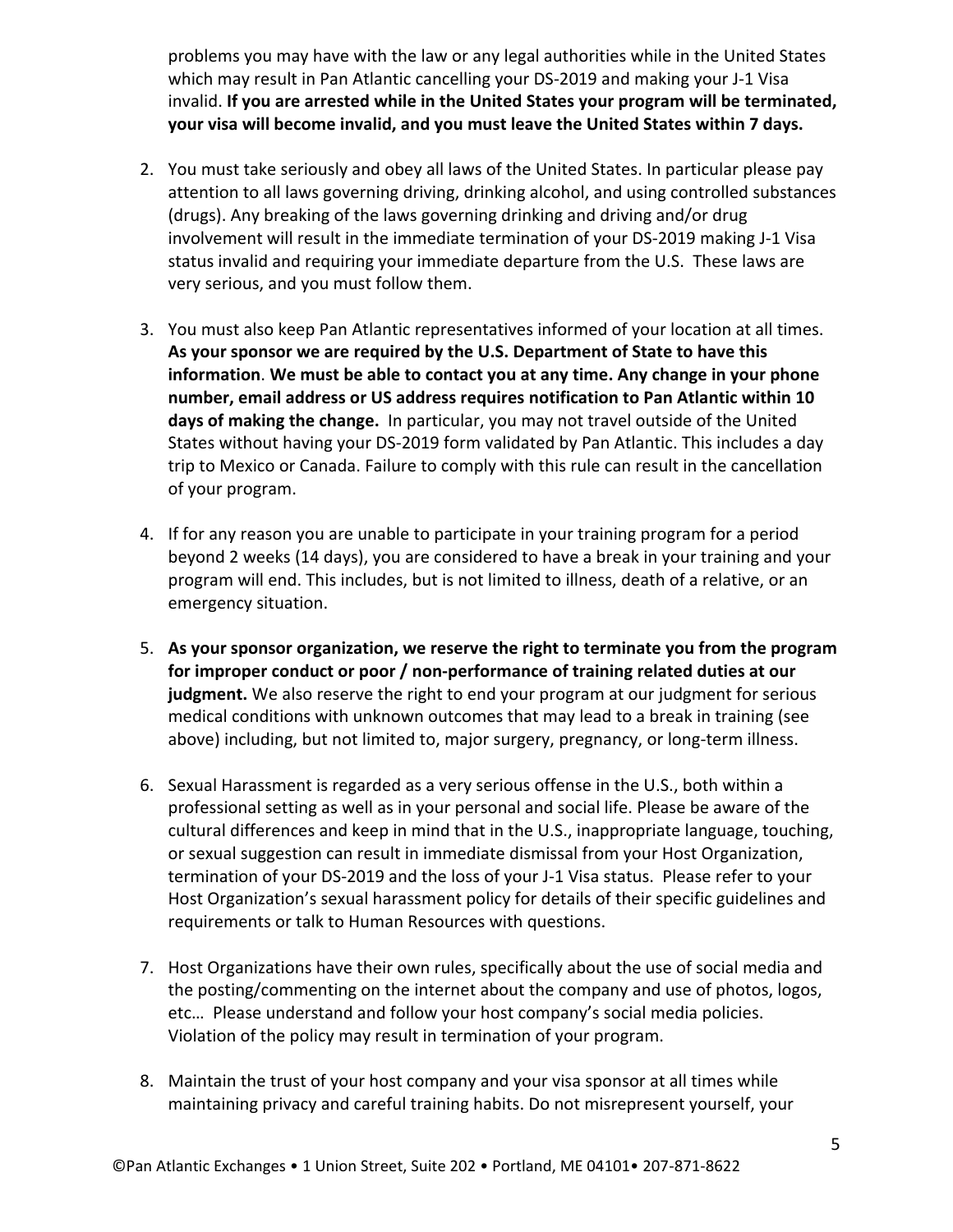sponsor Pan Atlantic, or any agency involved at any time. You should be direct and honest about why you are here and what you are doing here. Do not misrepresent your J-1 Visa status in any way.

By agreeing to the Code of Conduct you give both the U.S. Department of State and Pan Atlantic sworn statement guaranteeing your plan to leave the United States on the conclusion of the program and return to your home country in the industry of your training. The U.S. Department of State / Department of Homeland Security (DHS) tracks your exit status, and it is therefore important to leave the United States when required to do so. **Any future readmission to the U.S. and the status of future programs depends on it.**

The U.S. Department of State has a division of compliance. Their email address is [jvisas@state.gov](mailto:jvisas@state.gov) and the phone number is 866-283-9090. The address is U.S. Department of State, Office of Exchange Coordination and Compliance, ECA/EC/ECC – SA-4E, ROOM ' E-101 2201 C Street, NW, Washington, DC 20522-0505.

## <span id="page-6-0"></span>**Host Organization Responsibilities**

The Host Organization for a J-1 Exchange Visitor also enjoys the benefits of having a participant train at their company. Hand in hand with these benefits are some responsibilities to which each Host Organization agrees when they sign the Letter of Agreement with Pan Atlantic. These responsibilities assure that each Intern/Trainee has the best possible experience with the training program while a visitor in the United States.

Your Host Organization is expected to assist all Interns/Trainees in becoming familiar with the area. Since this may be your first time in the United States it will take some time to get used to cultural and language differences. Soon after your arrival in the U.S. your Host Organization should conduct an Orientation Meeting. This will help you understand the Host Organization's expectations, as well as provide information about the Employee Handbook, housing options, transportation, dress code, local cultural and educational events, etc.

The Program Supervisor is expected to provide an established protocol and set of procedures for the resolution of issues or disagreements that may arise during your program. They should also encourage you to communicate regularly about your personal skill development by means of program progress reports.

## <span id="page-6-1"></span>**Mandatory J-1 Intern/Trainee Evaluations**

The U.S. Department of State requires participants on the J-1 Intern/Trainee program and their chosen Host Organization to complete periodic evaluations. Notifications to complete an evaluation will be sent to you via email at the beginning, middle, and end of your program. *Completion of the program evaluations is required within five business days of receiving the survey.* The program which Pan Atlantic uses to host the evaluations is called "Survey Monkey." In submitting these evaluations, participants and Host Organizations inform us about the overall quality of our program and identify any problems or issues which we can then address.

A Certificate of Completion will be provided at the end of your program, upon request, to add to your career portfolio. The Certificate of Completion will only be mailed upon request.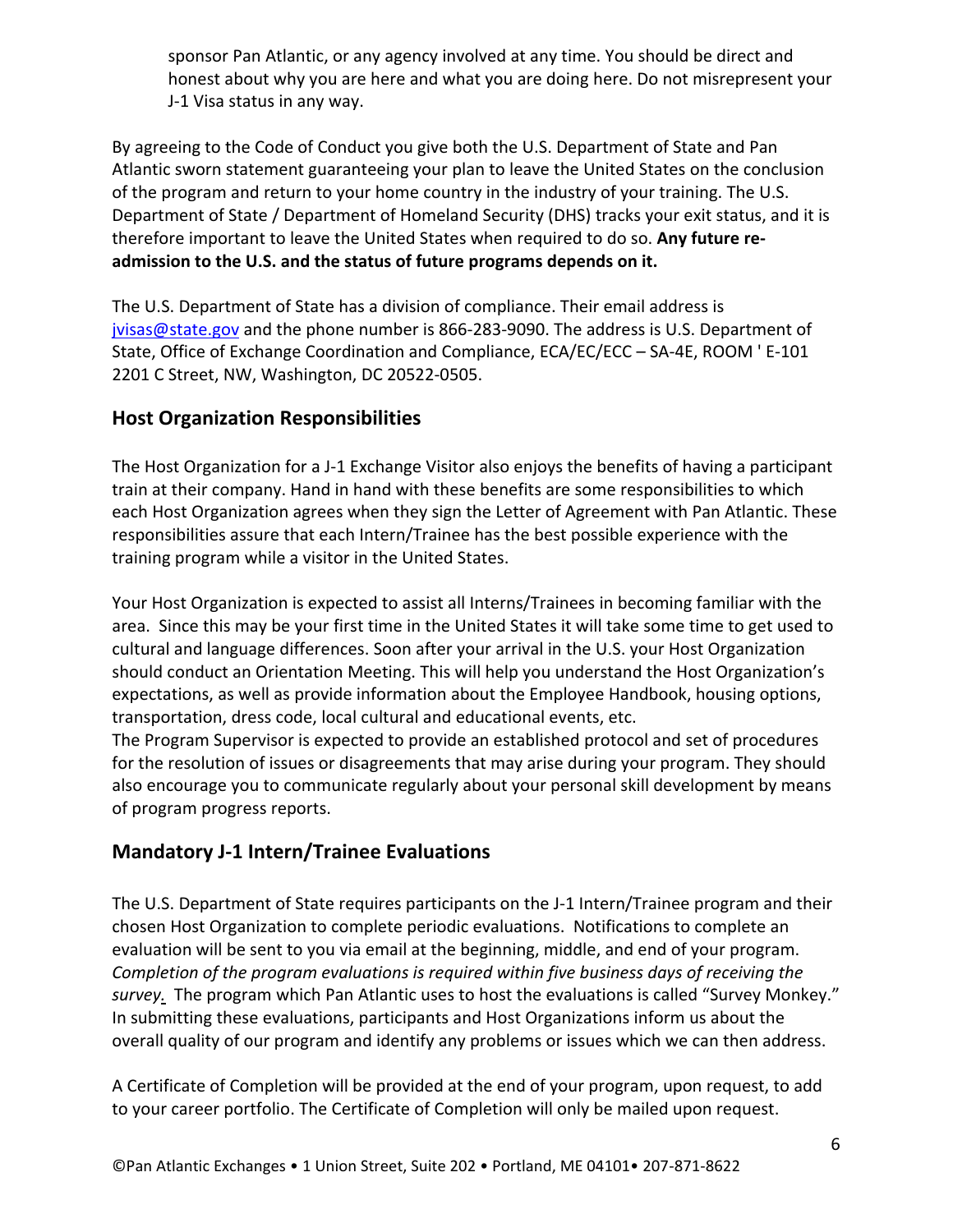# <span id="page-7-0"></span>**SEVIS - Registering and updating your U.S. Address with Pan Atlantic**

**You are required to contact Pan Atlantic within 24 hours of your arrival in the U.S**. This is because we need to activate your record in SEVIS, the U.S. government's computerized database, within 24 hours of your arrival with your U.S. residential address, even if it is a temporary address. If your U.S. residential address changes during your program, you must contact Pan Atlantic with the new address each time that it changes so that we can update your SEVIS record.

#### *Registering for SEVIS is not only a critical U.S. government requirement of your Intern/Trainee program, but we need your contact details for your safety in the event we must get in touch with you*.

Failure to register for SEVIS or update your contact information when it changes will result in your termination from the Intern/Trainee program and you will be required to return home. If your arrival to the United States will be delayed, you must notify Pan Atlantic and your Host Organization with your updated travel details in case any changes need to be made to your DS-2019 start date, etc.

#### <span id="page-7-1"></span>**Social Security Number**

You will need to apply for a Social Security number once you are in the United States. To do so, you will first need to wait until the start date on your DS-2019 and have your SEVIS record activated by registering your U.S. address with Pan Atlantic. Your Host Organization needs your Social Security number for payroll purposes. They will be able to pay you while you are waiting to receive your Social Security number as long as you provide your Host Organization with a receipt of proof of application



(which you can get from the Social Security office when you apply). It is possible that your Host Organization can use a temporary Social Security number for their payroll purposes until you receive your actual number. It is also true that some Host Organizations prefer not to do this so be prepared to receive no paycheck for at least the first 30 days in the U.S. **Bring enough money with you to cover your expenses for the first month of your training program. Pan Atlantic suggests at least \$2500.00 USD.**

#### **How to apply for your Social Security number**

It takes a few business days after registering in SEVIS to be listed as 'Active' in the Social Security Administration system. Any delay in alerting Pan Atlantic of your arrival will mean a delay in updating your status in the government database, which can significantly delay when you will receive your Social Security number. Therefore, it is critical that you call/email Pan Atlantic to register in SEVIS within 24 hours of your arrival. It is recommended that you wait 10 days before going to the Social Security office to apply for your Social Security number.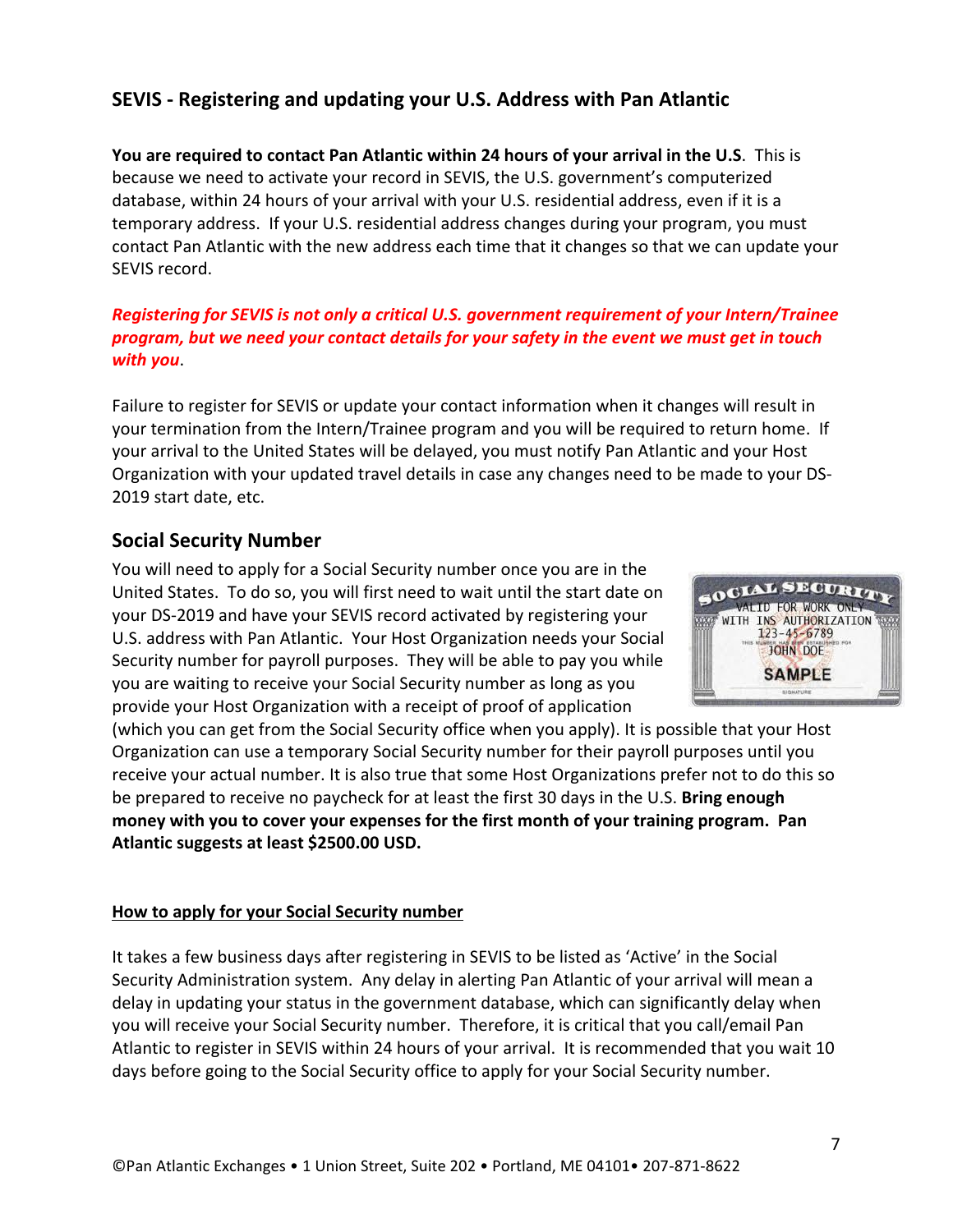To find a Social Security office near you, please visit: [http://www.ssa.gov/locator.](http://www.ssa.gov/locator)

You will need to bring the following **original** documents when you apply for your Social Security number:

- Your DS-2019 form
- Your passport
- Your completed Social Security application (download here: <http://www.ssa.gov/online/ss-5.pdf> )
- Printed copy of your I-94 (retrieved here: https://i94.cbp.dhs.gov/I94/#/home)

## **When will I receive my Social Security number?**

After applying you should receive your Social Security card in the mail within 2-4 weeks. When asked where you want your card mailed, you may want to have it sent "care of" the Human Resources Department at the company where you are training, especially if you have a temporary U.S. address. If you need your Social Security number sooner, return to any Social Security office with your documents three days after you filed your application. The physical card will arrive in the mail, but a Social Security officer can write your number on a piece of paper.

#### <span id="page-8-0"></span>**Taxes**

J-1 Interns/Trainees are required to pay Federal, State and Local income taxes. These taxes are taken out of each paycheck automatically. When you arrive in the U.S. and complete the paperwork for the Human Resources office at your Host Organization, they will ask you to complete a W-4 Form. This form determines how much is deducted from your paycheck for taxes each pay period.

## **Taxes that you are not required to pay as a J-1 Intern/Trainee**

J-1 Interns/Trainees are **exempt** from paying Social Security and Medicare taxes (FICA) as well as Federal Unemployment taxes (FUTA). If you notice that any of these taxes are being withheld from your paycheck, please bring it to the attention of your supervisor or the Human Resources department.

The rules about your tax exemptions along with detailed information about taxes for Non-Residents can be found at [http://www.irs.gov/.](http://www.irs.gov/) Also, you can reference the chart on Page 40 of the IRS's (Circular E), Employer's Tax Guide:<http://www.irs.gov/pub/irs-pdf/p15.pdf> to see the taxes you are exempt from.

#### **Filing a tax return for any earned wages**

**J-1 Interns/Trainees must file a Federal and State tax return for all wages earned during their program.** Tax filings are due on April 15 for all wages earned in the previous calendar year. So, depending on your DS-2019 start date it is possible that you will need to file two tax returns. It is also possible that you will need to file one of your tax returns from your home country so be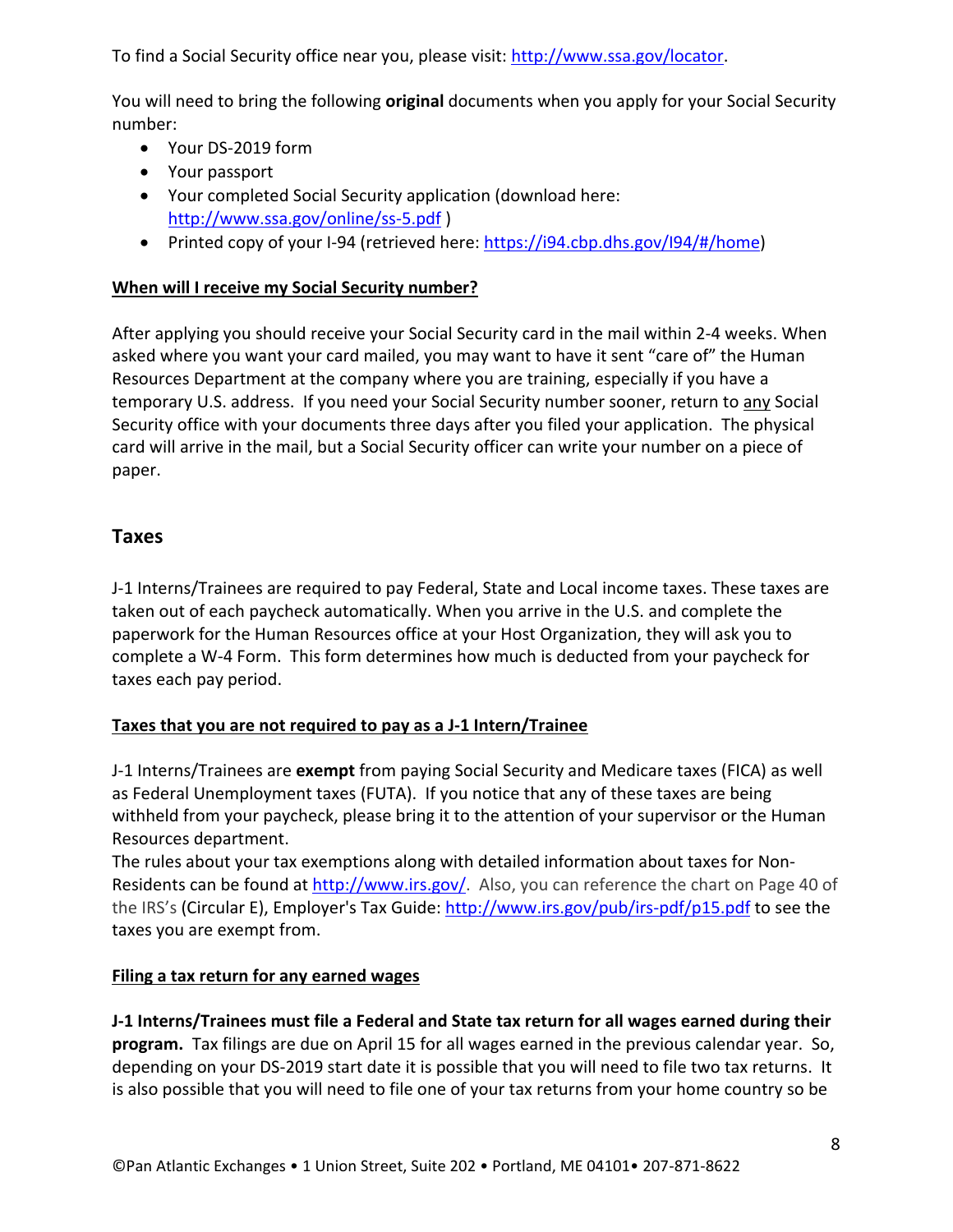sure your Host Organization has your correct mailing address before you depart the country so that you can receive the W-2 Form when it is issued.

You will receive a W-2 Form from your Host Organization on or around February 15 for your earnings in the previous year. You will need the W-2 Form to successfully file your Federal and State tax returns. Directions to file your return can be found on the IRS website at [http://www.irs.gov/.](http://www.irs.gov/) Some tax preparation software, such as TurboTax, does not address the special tax issues of non-residents in the US. This could cause you to file an incorrect tax return. If you wish to get assistance with your tax return you can try Sprintax <https://www.sprintax.com/> or contact a tax professional. We suggest researching how you will file your tax return early in your program so that you know exactly what to do when you need

to file your taxes. You can contact the IRS with any questions by calling 1-800-829-1040.

## <span id="page-9-0"></span>**J-1 Intern/Trainee Health Insurance Requirements**

All J-1 Interns/Trainees are required to have health insurance while training in the U.S. In the US, there is no national public health insurance available to its citizens such as you may be accustomed to in your home country. The U.S. Department of State sets the minimum health insurance requirements for Exchange Visitors on the Intern/Trainee program.

The insurance provided through Pan Atlantic utilizes an insurance policy which meets all these requirements.

Pan Atlantic will arrange your insurance coverage and provide you with an explanation of the policy benefits. You will also receive information on how to log in to the "My Insurance" portal to access your insurance card. Your Pan Atlantic Account Representative will review the health insurance coverage with you in detail before your arrival in the United States. However, **please take responsibility to review the health insurance documentation prior to your arrival in the U.S. to avoid misunderstandings and surprises.**

Once you are in the U.S., if you are ill and need to see a doctor or have questions about your health insurance coverage, please call the number on your insurance card for assistance specific to your individual situation. A nurse is available 24/7 to answer your questions and help direct you to the appropriate medical facility or for minor illnesses, to help solve your medical situation over the telephone.

**Use hospital emergency rooms for life-threatening emergencies, serious injuries, or if you have no other option ONLY.** Visiting an emergency room is very expensive and depending on your insurance provider it can cost up to three times as much as an urgent care clinic visit. If you have a routine medical issue that needs attention, visit a doctor's office or an urgent care clinic in your area and, if possible, first call your insurance provider to identify the best medical care option to choose from in your area.

In the U.S., ambulances are reserved for serious medical emergencies only and if you do use an ambulance, you will be charged an expensive fee. If possible, take public transportation or ask a friend or coworker for help.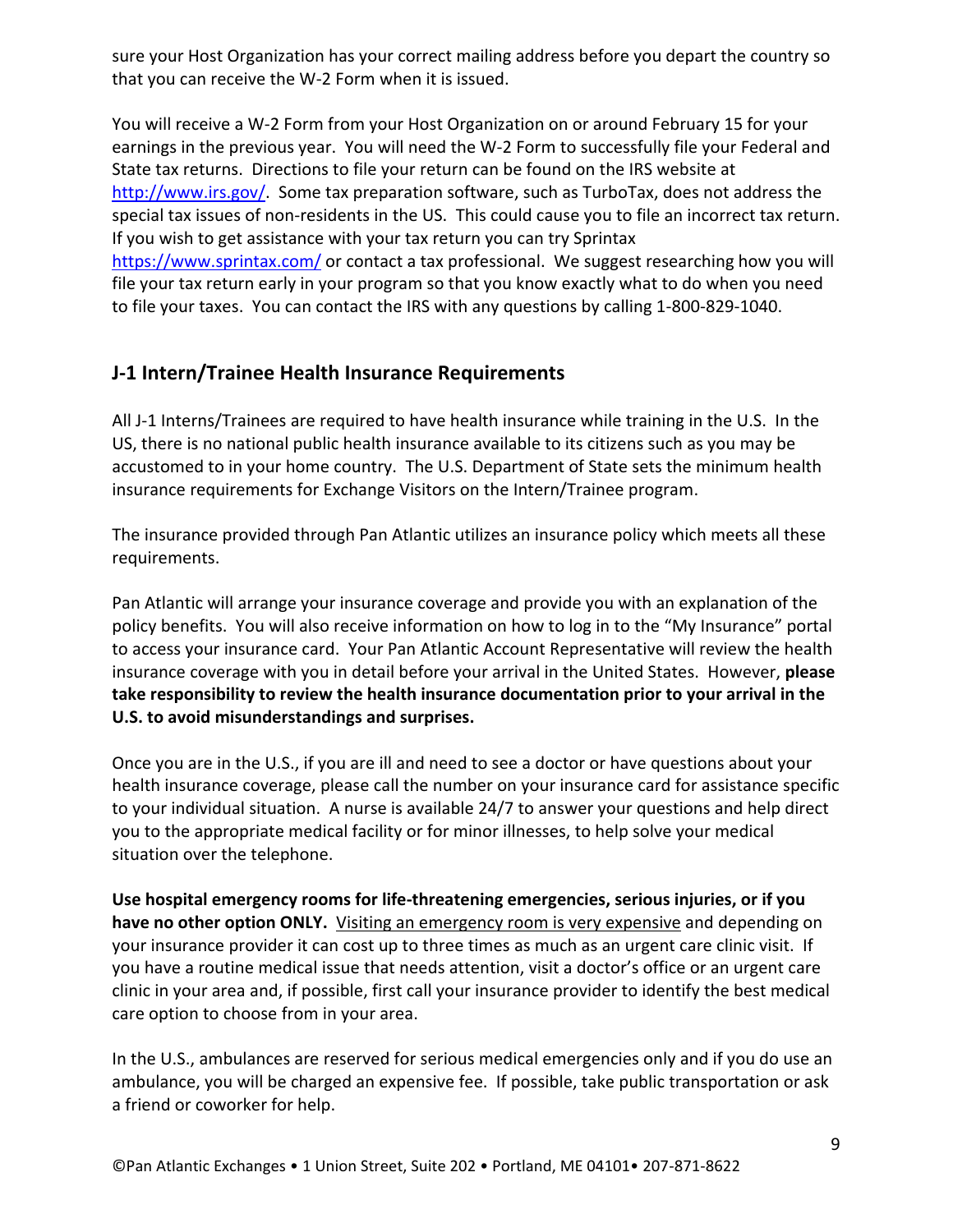# <span id="page-10-0"></span>**Understanding the U.S. Healthcare System**

It is important to know that the U.S. health care system differs drastically from other countries as it does not provide universal healthcare coverage to all U.S. citizens. Instead, U.S. citizens typically purchase their own healthcare services through a variety of private insurance company policies based primarily on employment.

Individuals who cannot afford to purchase health insurance in the U.S. are subject to pay the high cost of private medical treatment regardless of their income or ability to pay. Even those who have health insurance coverage find themselves paying a percentage of their medical expenses on top of the basic monthly insurance fees.

**Please understand that each time you seek medical attention while covered by your insurance provider you will need to pay a portion of your medical costs, called a deductible, on the same day as your visit. Pan Atlantic suggests that you study your insurance plan to not only understand what is covered but also the cost of any deductibles that you will be responsible for in the event you require medical attention.**

Please watch an orientation video about the health insurance here: <https://www.esecutive.com/enrollmentsystem/movies/InsuranceTutorial2.mov>

## <span id="page-10-1"></span>**The American Experience**

You're about to begin a professional training experience in the United States that will last several months, and we hope you're excited to start the journey! If you've never visited the country, you'll soon see that it's made up of many different cultures and ethnic groups. It's a vast nation with a rich history and varying geographic and cultural regions as well as climate differences.

You'll find something that is common in the community where you have your training program may be different in another part of the country. For example, the pace of life in the northeastern United States is different than the pace of life in the south. While English is the national language, there are language differences from one region of the country to another.

The most important suggestion that we can offer is to approach the experience with an open mind and try to learn as much from the American culture as you do from your actual training program. It will take a little time to get adjusted when you arrive but it's important to look at your program as an opportunity to learn AND explore. We encourage you to make the time to travel in the United States just as much as we want you to develop your professional skills and experience!

## <span id="page-10-2"></span>**The Cost of Living in the United States**

Pan Atlantic highly recommends you research the location of your training program before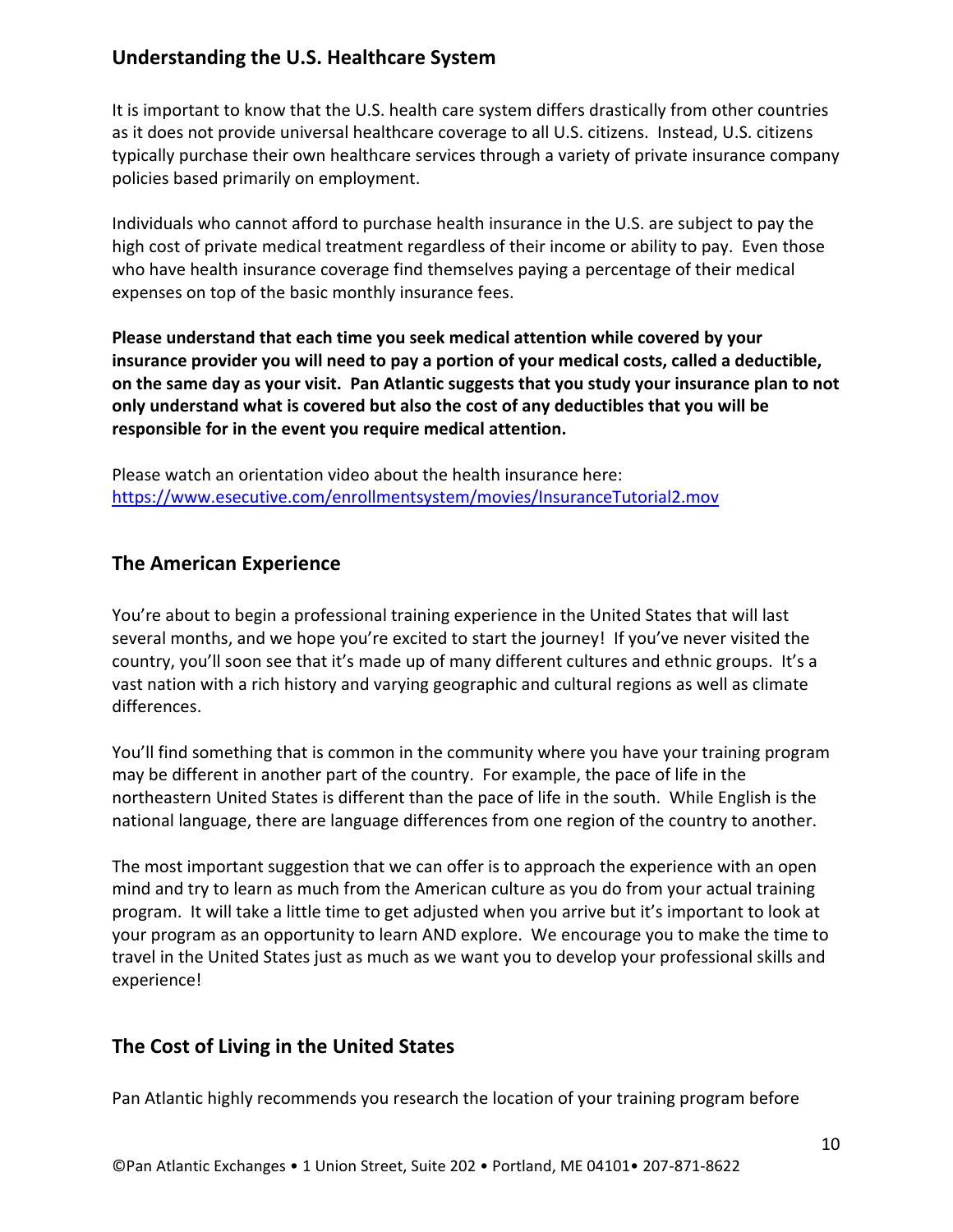departing for the U.S. to learn about the city's cost of living. U.S. cities and states are very different from one region to another in terms of the average cost of living. Interns/Trainees should expect to pay a significant part of their training stipend towards rent – even as much as 50% in major metropolitan areas like New York City.

Be sure to carefully plan a conservative budget for your stipend before your arrival to the U.S. and re-evaluate it once you are in the country because you will likely need to make adjustments. Plan to use your personal funds as your main source of income for at least the first 30 days because this is the average amount of time it takes to be placed on the Host Organization's payroll. We recommend that you should initially have at least \$2500.00 U.S. to cover expenses.

Do not assume the stipend your Host Organization will pay you is the exact amount you will receive each pay period. Remember, you will have Federal, State, and local taxes deducted from your paycheck each pay period. As a suggestion, prior to your departure to the U.S. you can ask your supervisor to estimate your weekly/monthly income after taxes or you can estimate 25% of your income will be taxed. Finally, once you start to be paid you can make accurate adjustments to your budget based on your actual income.

# **Additional Expenses**

As a reminder, the stipend that you receive may not cover all of your costs of living. Below are examples of additional expenses that you might incur while here in the U.S.

- In addition to the cost of housing, you may also be responsible for utilities (i.e. electricity, gas, internet, water, etc.).
- US cell phone plan
- Travel expenses that might be needed to get to and from your training location
- Grocery and food expenses
- Health-related expenses
- Outings and entertainment (i.e. going out to eat, sporting events, museum entrance fees, etc.)

# <span id="page-11-0"></span>**How to Open a Checking Account**

You will need to open a checking account in order to make payments for your living expenses. Choose a bank that is convenient and has a good reputation. Consider the bank location, special offers, interest rates, checking policies, service hours, service fees, electronic services, etc. before making your final decision.

You can withdraw money from your bank account by using an ATM (Automatic Teller Machine) card, debit card, or check. All banks will offer an ATM card that can be used to withdraw money from your account at any ATM 24-hours a day. A debit card combines the features of an ATM and credit card. It works the same way as a regular credit card except the purchase amount is directly deducted from your checking account.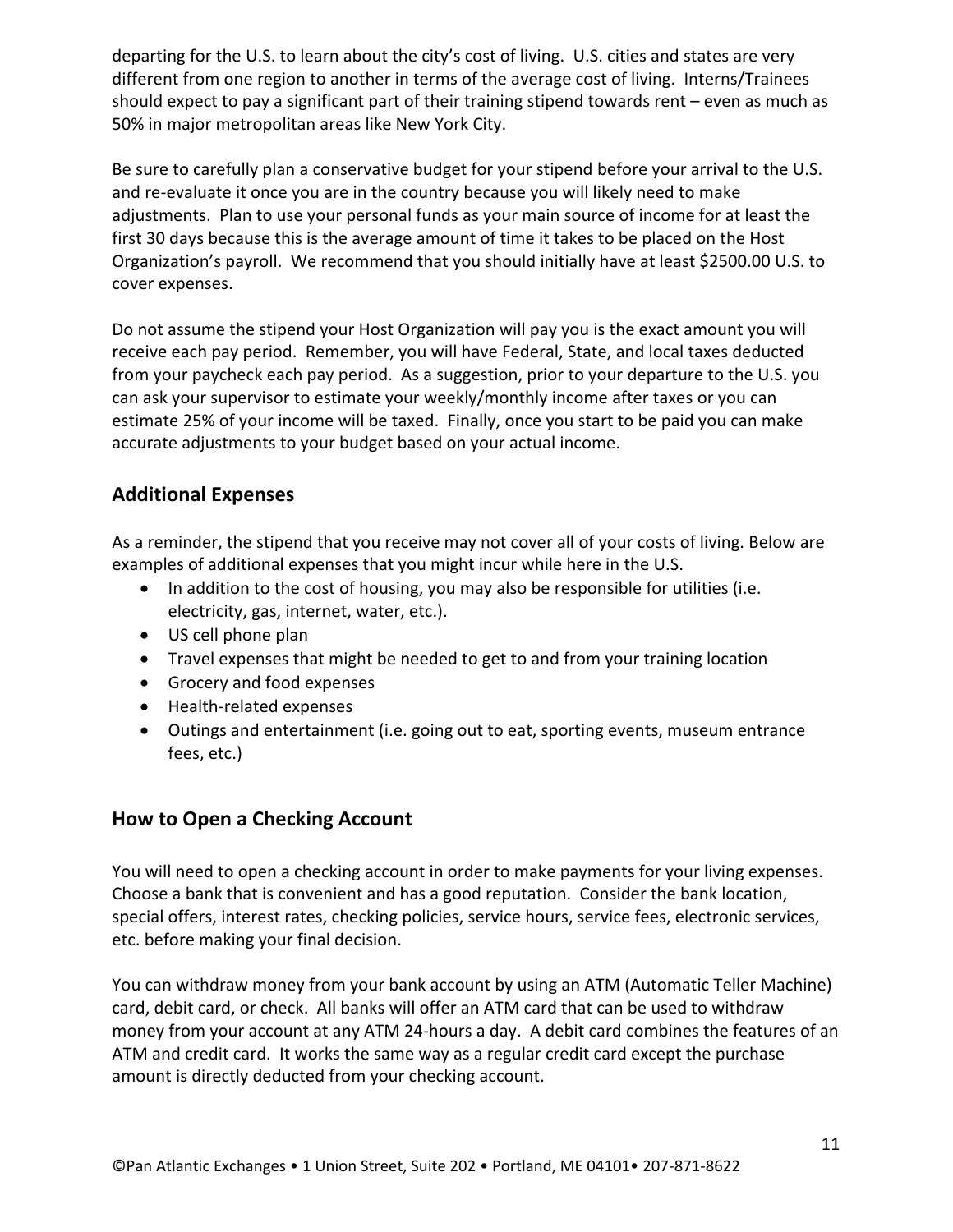A check is a written purchase agreement between you and a payee that tells the bank to pay a sum of money by withdrawing money from your account. When you open a checking account the bank will provide you with a set of checks to use for paying bills and making purchases. The figure below represents a typical check:

To protect against fraud, completely destroy any voided / unused checks and deposit slips so that no one can copy the account numbers at the bottom of checks. Also, be cautious of any emails claiming to be from your bank. Make sure they are real and not a criminal effort to access your account.

# <span id="page-12-0"></span>**Housing in the United States**

Once you have arrived in the U.S. you will need to find adequate housing for the length of your training program. Pan Atlantic does not provide housing for participants. Although not required, some Host Organizations will allow an Intern/Trainee to stay at their property (if applicable) for a few days (usually a maximum of 14 days) to give the Intern/Trainee time to find a place to live. Interns/Trainees who are offered temporary housing should approve their U.S. arrival date with the Host Organizations in order to reserve a room. Failure to do so may result in unavailable housing due to a fully booked hotel and you will have the added stress of needing to find immediate temporary housing upon arrival.

The best long-term option for Interns/Trainees coming to the U.S. is to rent an apartment. The majority of apartments you find will require a twelve-month lease to rent. A lease is a written legal contract between the tenant (you) and the landlord (owner of the apartment) outlining the costs per month as well as the living responsibilities. The legal responsibility for tenants is determined by state law so be sure to obtain a list of tenant responsibilities specific to your location.

Some of the more common tenant responsibilities may include:

- Following local housing, health and safety rules and regulations
- Keeping the apartment clean and regularly disposing of garbage into the proper waste containers
- Using all supplied appliances, plumbing fixtures, and electrical outlets with care
- Refrain from disturbing the neighbors
- Notify the landlord when repairs are needed

A landlord has certain legal responsibilities as well, such as:

- Obeying all property related safety and health regulations as determined by state law
- Ensure that all common areas are clean and safe
- Properly maintaining all heating, plumbing, and electrical sources
- Keeping the property in good condition and complete requested repairs in a timely fashion
- Supplying running water, heat and hot water at all times if responsible for all utilities
- Give tenants at least 24 hours' notice before trying to enter an apartment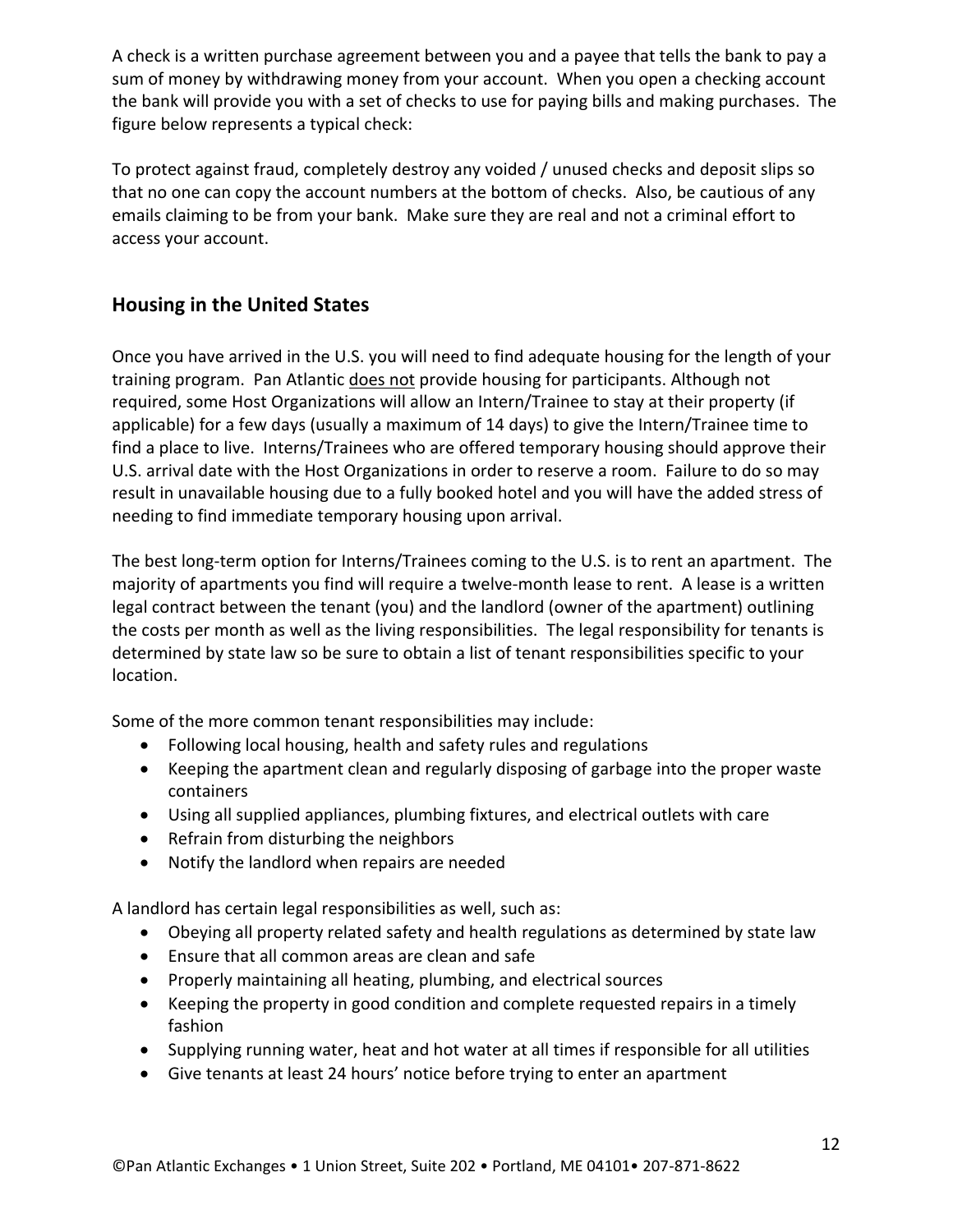When you sign a lease, it means that you are agreeing to the terms of the lease and legally binding yourself to responsibility for the apartment. The tenant is required by law to pay the rent (monthly cost to live in the apartment) on time as well as maintain the original condition of the living space. Failure to do so could result in legal actions against the tenant as outlined in the lease agreement. Therefore, read the lease carefully before signing it and make sure to ask the landlord or a friend if something is unclear to you. Additionally, *make sure you have signed a lease agreement before handing over any money towards the rent to avoid any scams.*

Keep in mind that if you choose to sign a twelve-month lease and decide to leave the U.S. prior to the end of your lease you are still legally responsible for the apartment. Some landlords allow for a break in the lease if the tenant gives a 30-day notice before their departure date. The landlord may allow the tenant to pay month by month once they have reached the end of their first lease term; granting the tenant freedom to leave the apartment after 30 days' notice with no legal responsibilities to bind them for an additional twelve-month term.

In some cases, a landlord will ask to review the credit history of the potential tenant. A credit history is a record of an individual's financial responsibility, and it helps determine one's ability to pay for their living expenses. Most Interns/Trainees, however, do not have a credit history in the U.S. In these cases, provide the landlord with letters of recommendations from sources who can comment on your credit history from your home country (such as a landlord, bank, or academic advisor); or ask your Host Organization to write a letter of support. Most landlords will ask for a "security deposit" from the tenant before they move into the apartment. A tenant will usually have to pay a security deposit as well as first and last month's rent, which can amount to more than \$1000.00. A security deposit is a refundable fee that is supposed to guarantee the wellbeing of the apartment. A landlord has the legal right to keep the security deposit if the tenant violates any of the terms outlined in the lease agreement and legally charge the tenant if the damages exceed the amount of the security deposit.

Be sure to get a receipt every time you pay rent! Never pay with cash! Pay your rent and security deposit by using a personal check for every transaction in case there is a dispute over payment. Your bank keeps an electronic image of every written check that has been cashed from your account.

Please be aware that the monthly rent you pay for an apartment may not include utilities and/or Internet. It is important to understand that items such as the cost of water usage, electricity, heat, cable TV, phone and Internet may be additional to your monthly rent cost.

Your best source for information on housing options is the Human Resources department at your Host Organization. They may be able to provide you with a list of reputable landlords and rental properties or put you in contact with Interns/Trainees currently on the program for advice.

## <span id="page-13-0"></span>**Travel Outside of the United States**

Interns/Trainees are permitted to travel outside of the United States during their training program. However, you cannot travel for a period beyond 2 weeks (14 days) at any one time, as this is considered a break in your training program (please review the Code of Conduct).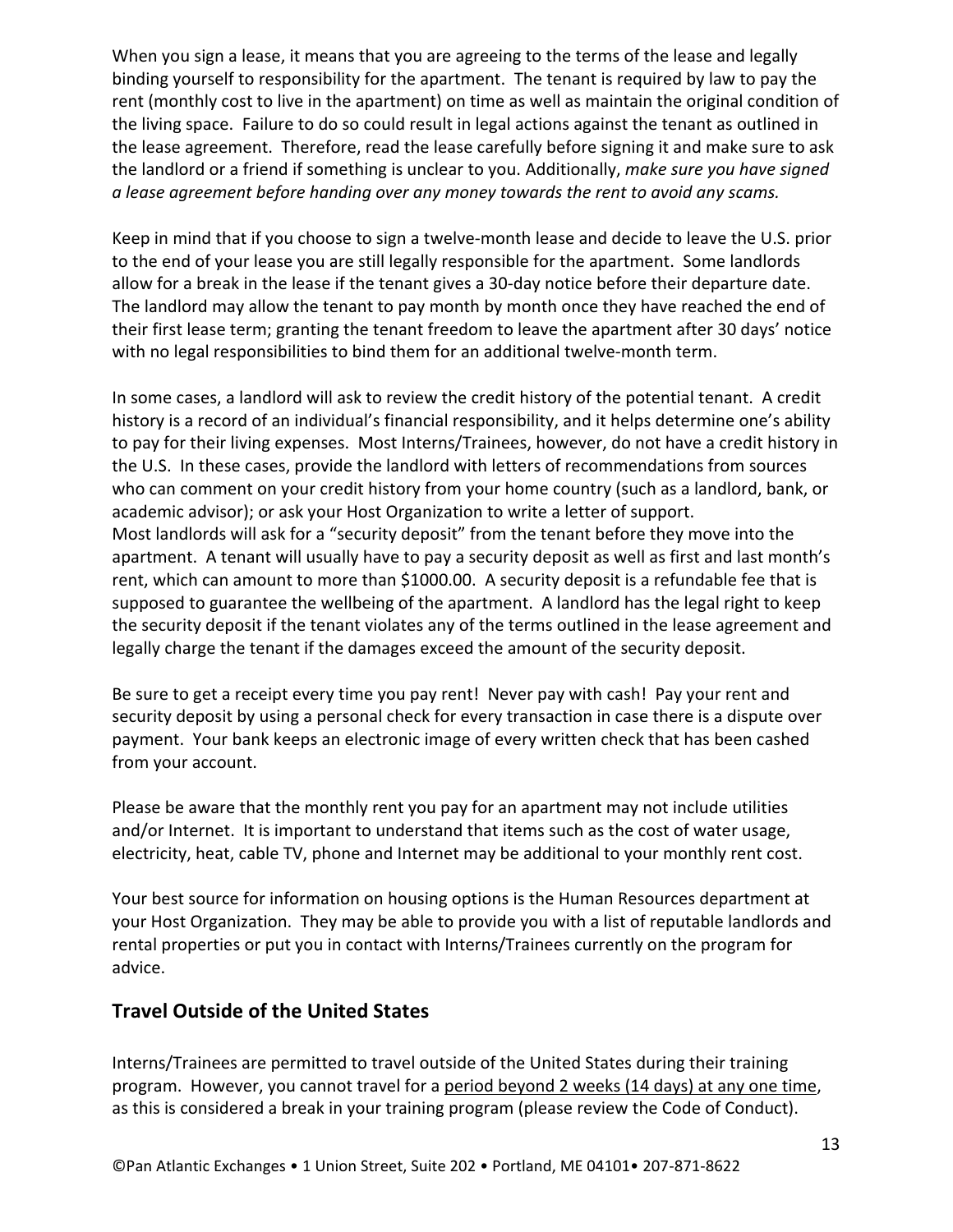Also, in advance you must get approval from your Host Organization and Pan Atlantic for your travel and vacation time. **Please do not make travel arrangements until your vacation request time has been approved by your Host Organization and Pan Atlantic. Also, you may or may not be paid for your vacation time depending on your Host Organization's policies.**

With regard to paperwork that must be taken care of for your re-entry into the U.S., once you have determined the date of your departure from the U.S. and the date of return to the U.S., you will need to do the following:

- Mail Pan Atlantic your original DS-2019 form. If you have multiple DS-2019 forms, mail all versions.
- Indicate your departure and return travel dates.
- A check or money order made out to Pan Atlantic in the amount of \$25.00 to cover the cost of processing the paperwork and returning it to you via traceable carrier such as FedEx or UPS. (This can also be paid online here: [https://www.panatlanticexchanges.org/make-a-payment.html\)](https://www.panatlanticexchanges.org/make-a-payment.html)
- A letter (or email) from your program supervisor at the Host Organization confirming that you are in good standing in your program and that your time off request has been approved.
- The correct U.S. mailing address for Pan Atlantic to use when returning your validated documents.
- A contact number and email address where you can be reached in case of emergency.
- Please send all paperwork to the attention of your Pan Atlantic representative.

You must send your paperwork to Pan Atlantic **at least two weeks in advance of your travel date** so that we have enough time to get everything processed and returned to you before your departure. **There is a rush fee of \$60.00** for any paperwork that is received less than two weeks before your U.S. departure date or paperwork that needs to be mailed internationally.

**It is your responsibility to thoroughly investigate and comply with any entry requirements for the country you plan to travel to.** Validation of your DS-2019 form only relates to your reentry to the United States and does not apply to the entry requirements into other countries. It is possible, depending on your country of citizenship that you may have to apply for a visa for entry to the country you are visiting. You are responsible for carefully researching all entry requirements for other countries!

Please make sure to double check the expiration date of your J-1 Visa document in your passport. Your DS-2019 form shows how long you are legally allowed to stay in the U.S. to train once you have entered, and your J-1 Visa shows the dates during which you may re-enter the U.S. border. If your DS-2019 form is still valid but your J-1 Visa has expired, you need to contact the U.S. Embassy/Consulate that issued the visa to find out how to apply for an extension BEFORE you attempt to re-enter the U.S.

**You may not leave and re-enter the U.S. on your J-1 Visa during the 30-day grace period after your DS-2019 has expired.** Pan Atlantic does not validate DS-2019's for travel within the last four weeks of training. If you have any questions about travel outside of the U.S., please call a Pan Atlantic representative.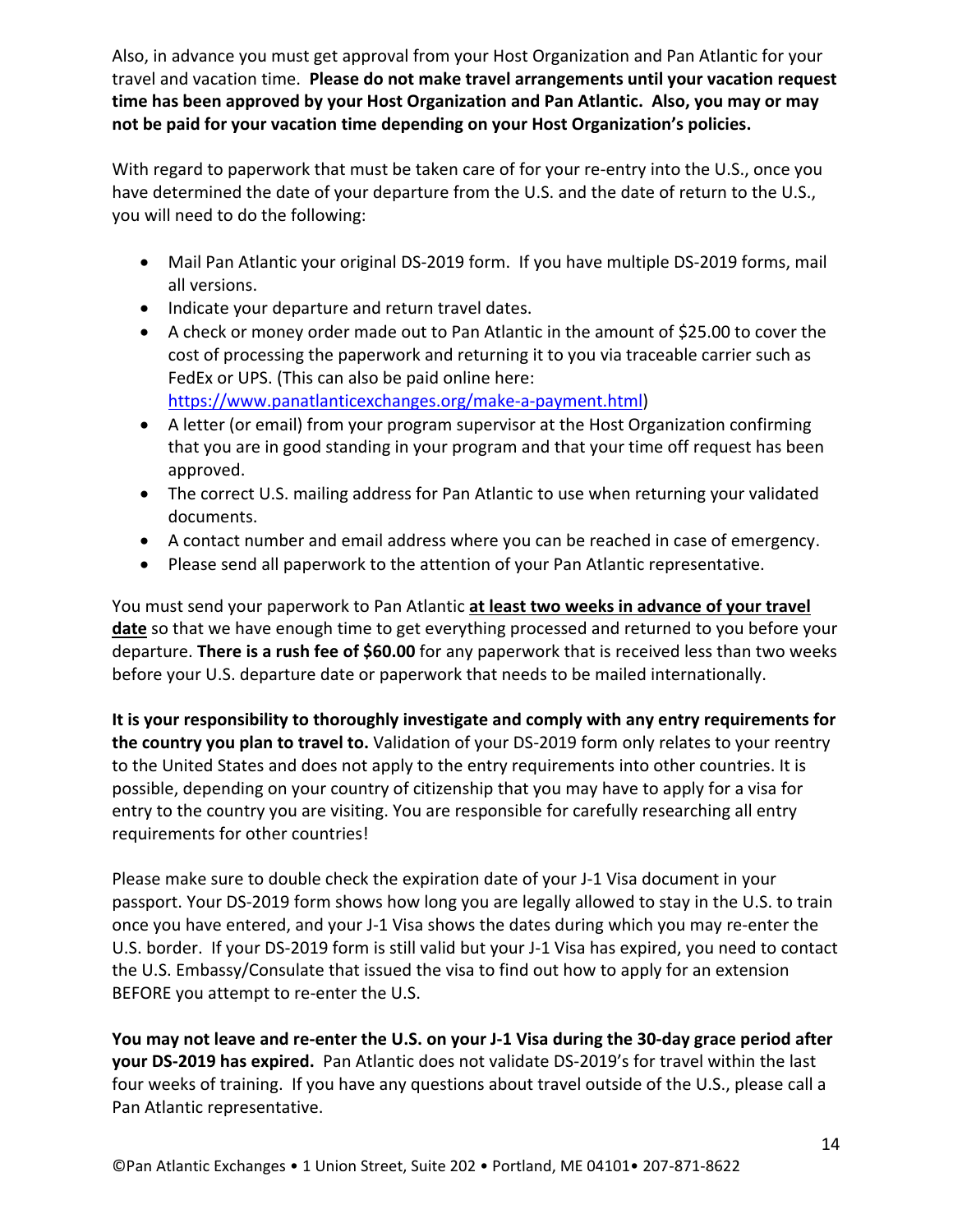# <span id="page-15-0"></span>**Personal Safety**

Living in a foreign country is very exciting and full of possibility. While enjoying the experience is certainly encouraged, it is also very important to pay attention to your personal safety. Pan Atlantic wants you to have a successful program and that includes staying safe. Here are some examples to think about:

- When going out, make sure to let someone know where you are going and when you'll be back.
- Whenever possible, avoid going out alone. This is true especially at night.
- Always travel where you know there will be other people and make sure you know where you're going.
- Get a cell phone that you can use while you're in the United States and exchange numbers with close friends and your supervisor at work. Carry your phone with you at all times and keep it well charged.
- Use ATM bank machines that are in secure and well lighted places. Be cautious when using an ATM.
- Always keep any personal belongings close by and be watchful in train and bus stations. If you are traveling by car place luggage in the trunk and lock the car when you leave it.

# <span id="page-15-1"></span>**Driving & Driving Safety**

For your safety, Pan Atlantic prefers that you use public transportation whenever possible. However, if you plan to drive in the United States you must follow the driving laws and you need to be aware of important safety precautions when driving or being a passenger in any vehicle. Because driving laws in the U.S. vary from state to state and you will need to talk to a local Department of Motor Vehicles [\(http://www.dmv.org/\)](http://www.dmv.org/) once you arrive in the country to learn about driving requirements in your area.

Also, you will need to get an International Driving Permit (IDP) before travelling to the United States because you cannot get one once you are in the country. You will need the IDP to get a U.S. driver's license or to rent a car. To get an IDP, contact the authorities that issued your driver's license.

## **If you must purchase a car during your program**

- You **MUST ALSO** purchase auto insurance that covers medical and liability requirements in your state.
- We recommend purchasing above the minimum requirements for medical and liability coverage.
- Your program insurance through Pan Atlantic **IS NOT** auto insurance.
- You must meet the legal driving requirements for the state you are a resident in.

#### **If you think you will rent a car during your program**

- Most car rental agencies will not rent an automobile to individuals under 25 years of age.
- You will need both your valid driver's license and an IDP. Bring both with you to the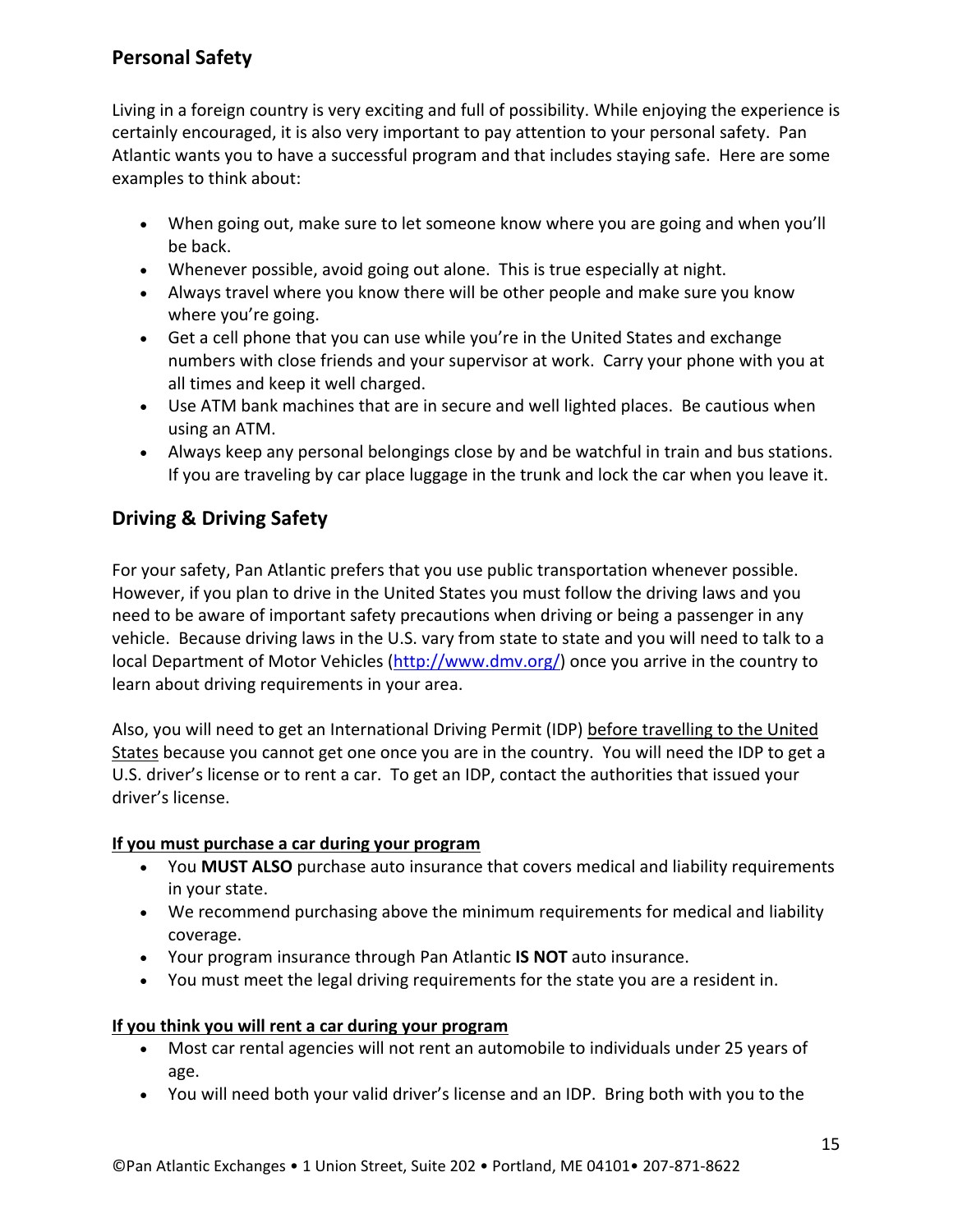United States!

- The rental agency will offer auto insurance. We recommend the maximum coverage that is offered.
- Your program insurance through Pan Atlantic **IS NOT** auto insurance.
- You must meet the legal driving requirements for your state.

#### **Important safety precautions**

- Follow all driving rules and pay attention to speed limits posted on the road.
- Always wear your seatbelt. This is a law in the United States.
- Never drive while under the influence of drugs and / or alcohol.
- Avoid driving when you are tired.
- Turn your cell phone off while driving. Using a cell phone while driving is illegal in many states!

# <span id="page-16-0"></span>**Bicycle Safety**

A bicycle, or bike, is an excellent way to get around. Many stores sell new bicycles, but a used bicycle might be the best choice for you. You can visit a bike store close to you or check the local paper or online advertisements (for example: [http://www.craigslist.org/\)](http://www.craigslist.org/) to find used bicycles for sale in your area. **Pan Atlantic also strongly encourages you to purchase a bike helmet**. It's true that 85% of head injuries in bicycle accidents can be prevented by wearing a helmet. Be safe and use a helmet when biking!

Following are essential suggestions to help make sure you have a safe time bicycle riding:

- Check the bicycle before using it. Does everything work properly?
- Always wear a bicycle helmet.
- Wear reflective clothing or clothing that is easy for a motorist to see from a distance.
- Make sure your bike has reflectors or safety lights on the front and back of the bicycle.
- Always ride your bicycle with the flow of the traffic and pay attention to traffic laws.
- Use hand signals when making turns.

# <span id="page-16-1"></span>**Holidays in the United States**

The U.S. celebrates several holidays during the calendar year. The following table shows some of the most popular holidays. Holidays that are indicated **in bold face** are considered important national holidays and most nonessential government offices, U.S. Postal Service, and banks may be closed on these days. Holidays that are indicated *in italics* are not typically observed with office closures. It is also important to note the different holidays of people of other religious faiths. Pan Atlantic encourages you to talk to your Host Organization upon your arrival about their holiday policy and whether or not you will be granted any days off.